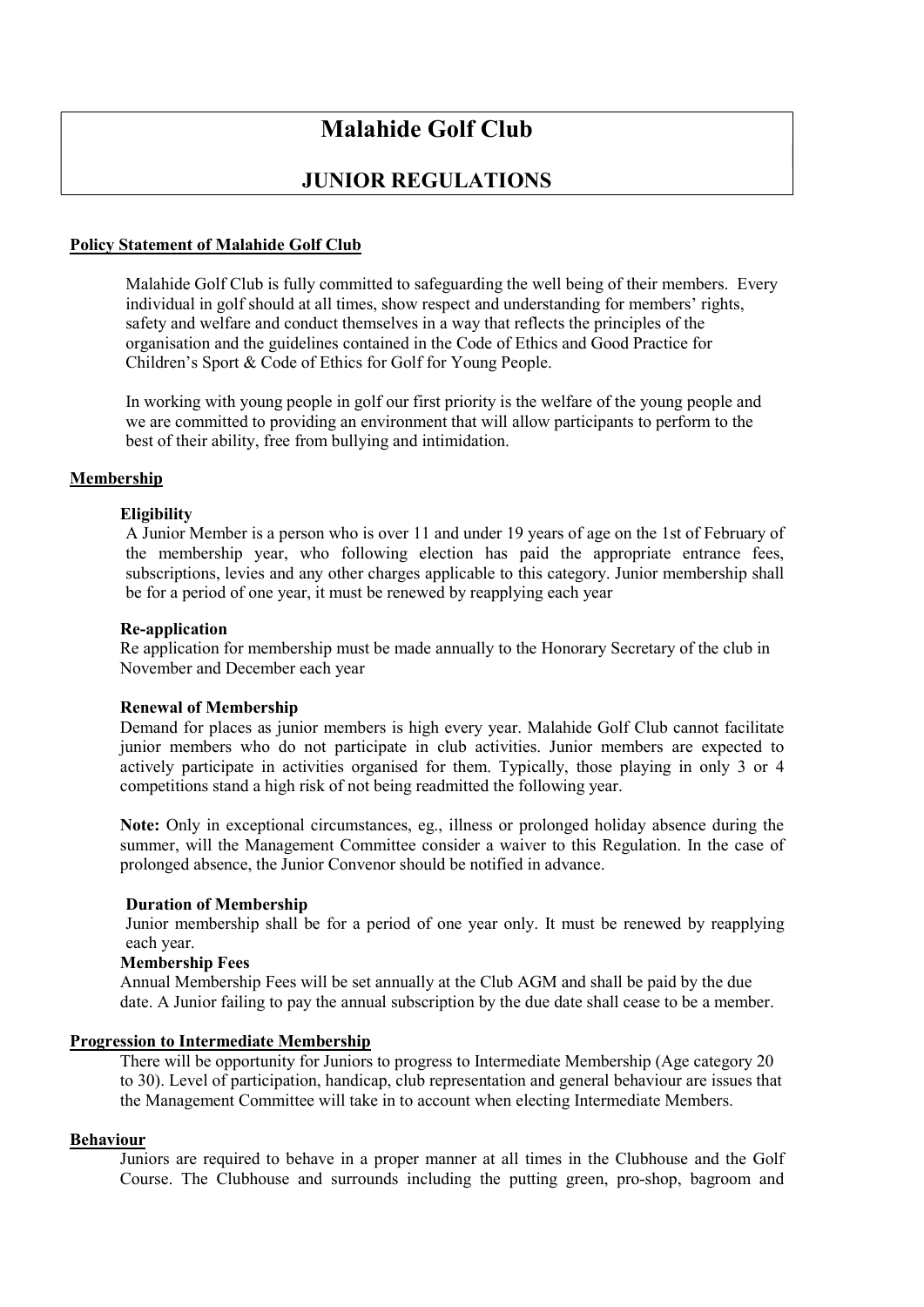changing room are not to be used for loitering.

# Dress

Juniors are required to be appropriately dressed for golf and to abide by dress regulations for the Clubhouse as laid down. Shoes used on the golf course not permitted in the club house. No member should not enter the clubhouse in stocking feet

## Time to vacate facilities

## Age 14 and under

All juniors aged 14 and under must vacate the golf course and club facilities by 7 p.m., unless accompanied by an adult member or unless they have in their possession the written authority of the Junior/Cadet Convenor.

# Age 15 to 18

All juveniles aged between 15 and 18 must vacate the golf course and club facilities by 8 p.m., unless accompanied by an adult member or unless they have in their possession the written authority of the Junior/Cadet Convenor.

#### Members' Bar and Lounge

Juniors are not permitted in the members' bar unless accompanied by an adult member. They may use the lounge area and use the facilities of the restaurant

#### Snooker Room

Juniors are not allowed in the Snooker Room unless accompanied by an adult.

#### Juvenile Visitors

Juniors may not bring visitors, other than Green Fee paying Juniors (who themselves shall be members of golf clubs) into the Clubhouse premises or on to the course, putting green or practice area without permission from a committee member.

#### Juvenile Competitions

Competitions for Juniors will be held on dates, confirmed in the club diary, and normally

- Thursdays during June, July and August, Tee Off 8am to normally 12 noon,
- Three Sundays during Summer. Dates and Tee Off times to be notified,
- Other dates as notified.

#### Returning Cards

All golfers playing in competitions are required to return cards, even if the full course has not been completed. Failure to return cards may result in suspension of handicaps. Scores must be inputted to the computer and the score card duly signed and deposited in the appropriate box.

### Adult Competitions

# Eligibility to Play in Adult Competitions

Junior Members shall be eligible to play in such club competitions and interclub matches as the Junior, Men's and Ladies' Committees may decide. Details are in the current year's club diary

#### Adult Timesheet

Juniors may not enter their names on the timesheet for an adult competition until the Wednesday after the timesheet goes live on the previous Monday.

Four juniors may not play together in any men's competition. There must be at least one intermediate or adult member in the fourball.